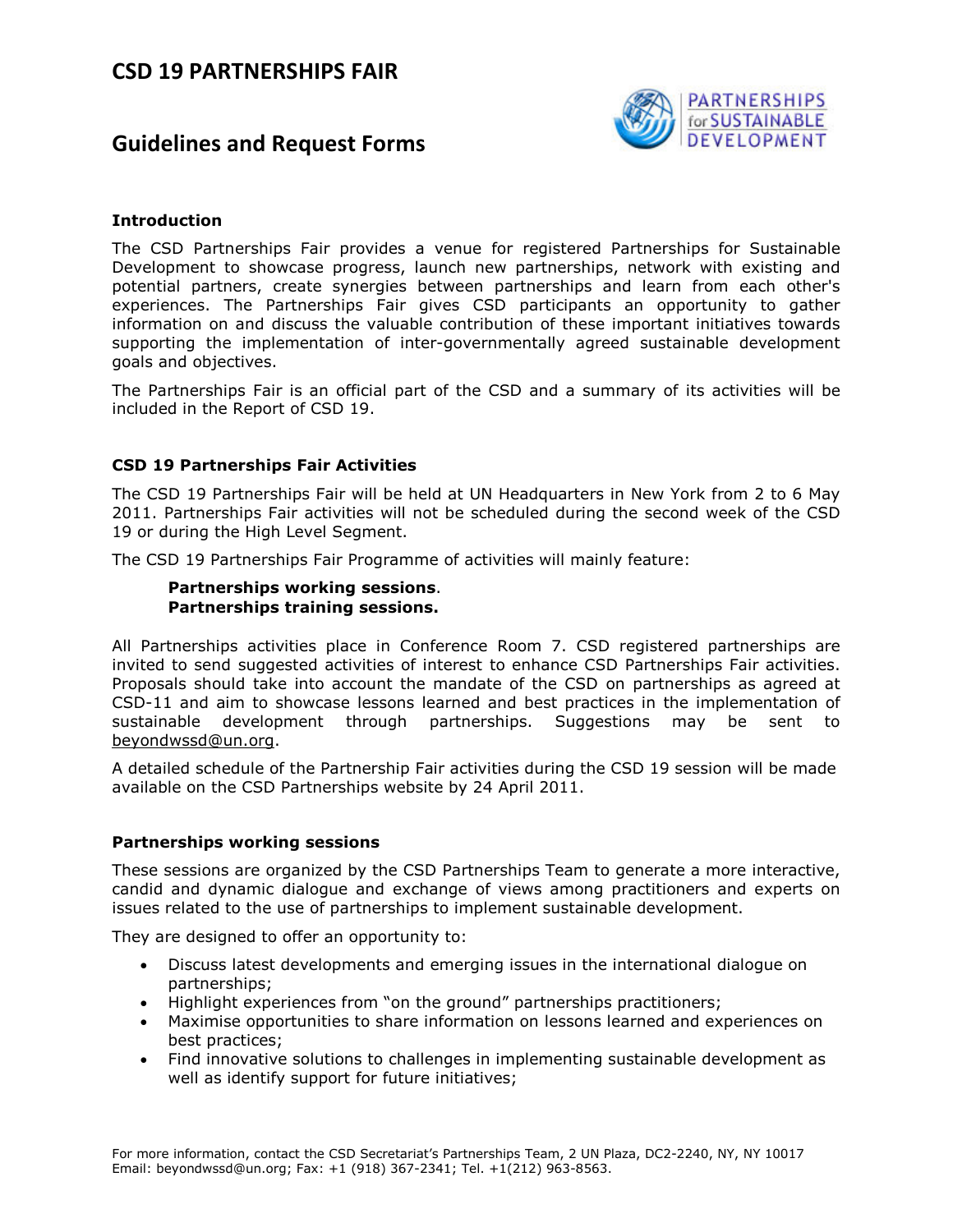# **Guidelines and Request Forms**



- Produce a series of concrete recommendations to serve as the basis for further consultations on the future of partnerships;
- Build bridges between the policy recommendations and effective implementation.
- Working sessions will take place in the CSD Partnerships Fair room, Conference Room 7, in the Temporary North Lawn Building (TNLB).

### **Partnerships training sessions**

A limited number of training sessions on partnerships-related issues will be offered to CSD participants during CSD 19.

These highly interactive and dynamic sessions aim at providing CSD participants with: Valuable tools, resources, examples and practical experiences on establishing, developing and maintaining effective partnerships,

Concrete benefits and incentives of using partnerships as collaborative mechanisms or models for more effective delivery of sustainable development goals and objectives; Effective approaches to manage challenges, involving a diverse group of stakeholders;

Knowledge on useful ways to replicate and scale up success stories;

Opportunities for CSD registered partnerships to impart knowledge and capacity in specific issues of their work.

Governments and/or organizations interested in sponsoring training sessions during CSD 19, kindly contact the CSD Secretariat to discuss availability of time-slots and potential themes.

Partnerships training sessions will take place in the CSD Partnerships Fair room, Conference Room 7.

### **Partnerships Fair information desks**

Given the ongoing renovation of the Main Building of the United Nations Headquarters, there will not be space available to facilitate information desks on CSD registered partnerships in the TNLB. **Partnerships Information Desks will therefore not be available during CSD 19**.

### **Who should attend the Partnerships Fair?**

All CSD participants, including representatives of Governments, UN system organizations, other intergovernmental organizations and accredited major groups, are welcome to attend the Partnerships Fair.

In particular, partnerships involved in the areas of the CSD 19/19 thematic cluster – Transport, Chemicals, Waste Management, Mining and review of the Ten Year Framework of Programmes on Sustainable Consumption and Production Patterns, are encouraged to participate. The launching of new partnerships is also encouraged and welcomed.

Please be advised that registration of a partnership with the CSD Secretariat does not constitute accreditation to the Commission on Sustainable Development. In order to gain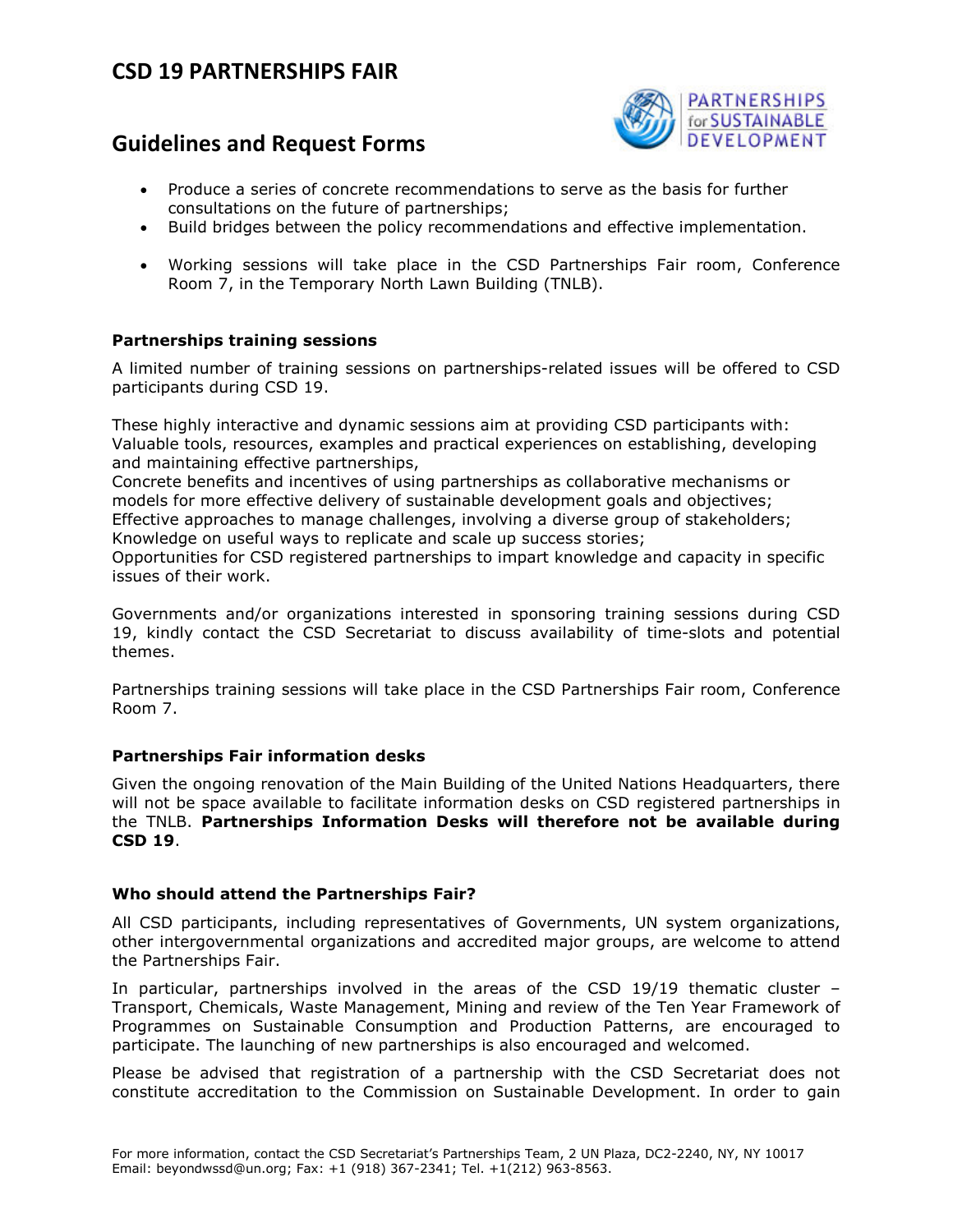### **Guidelines and Request Forms**



access to UN premises during CSD 19, partners must ensure that they are accredited to the Commission on Sustainable Development (through a Government, intergovernmental organization, or Major Group). For more information on the accreditation and preregistration of Major Groups please refer to the Guidelines for Major Groups Participation.

#### **Launching a new partnership**

If you would like to launch a new partnership at CSD 19 and participate in the Partnerships Fair, please complete the CSD Partnership on-line Registration form<sub>2</sub> and submit it with your Partnerships Fair request form.

If your proposed partnership is in keeping with CSD-11 criteria and guidelines, the Partnerships Team will contact you and make the necessary arrangements to register your partnership and to process your Partnerships Fair request.

### **Display and distribution of informational materials**

Posters can be displayed at information desks (see above). Partners interested in distributing flyers, publications, brochures, and other materials related to their partnership may use a small display area in the Partnerships Fair room.

The CSD Secretariat will NOT accept shipments of any such materials; participants should instead bring small quantities of their materials into the UN building in person. Please note that space will be limited and participants may need to replenish their stocks on a daily basis.

### **Publicizing the CSD Partnerships Fair**

The full programme of activities for the Partnerships Fair and Participants Guide will be posted on the CSD 19 Partnerships Fair webpage and hard copies will be made available to all those attending CSD 19, updated as necessary on a daily basis.

Daily updates to the Partnership Fair programme will be published through the "CSD Today" bulletins available on-site and summaries of the daily activities will be made available through the *Partnerships Wire*. Further efforts are also being explored to publicize more effectively and widely partnerships activities during the CSD 19 Partnerships Fair.

Provisions will be made to showcase as many CSD Partnerships relevant materials on the CSD Partnerships website during the CSD 19 session. We strongly encourage CSD Partnerships to send us electronic copies of any posters you may be using as well as photographs of your projects and any other relevant materials so that this information may be included on the Partnerships website.

### **CSD Partnerships Database**

The database contains information on all partnerships that have voluntarily registered their activities with the Secretariat of the Commission on Sustainable Development. The information contained in this database is based solely on partnerships voluntary selfreporting.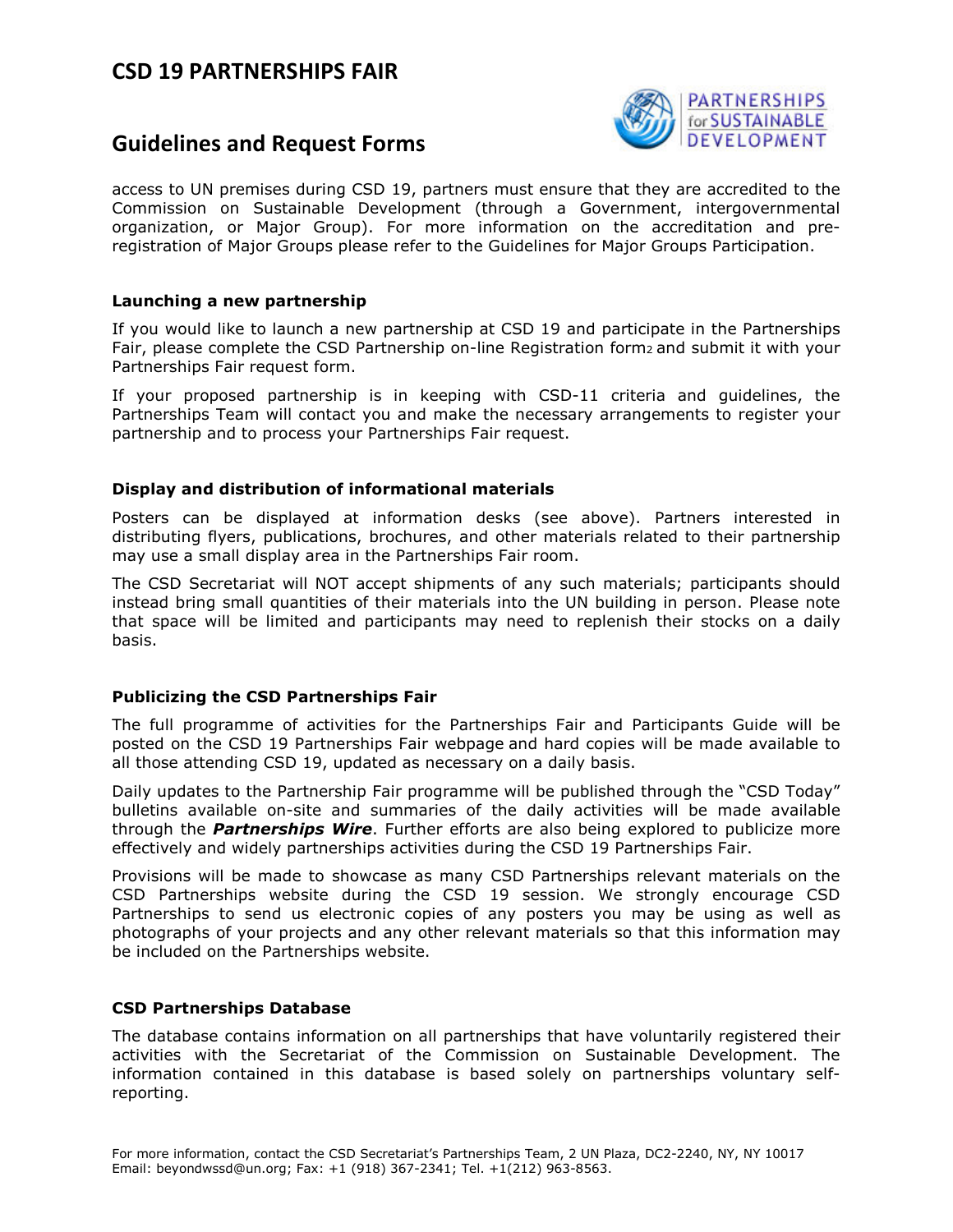

## **Guidelines and Request Forms**

The CSD Secretariat urges all CSD registered Partnerships to regularly update their information in the database as CSD 19 approaches, so that CSD participants will be able to access the most current information on partnerships' latest achievements and contributions to implementation.

We invite partnerships to update their database entries **no later than 24 April 2011.**  Please contact the CSD Partnerships Team at beyondwssd@un.org if you experience difficulties in updating your database entry.

The CSD Partnerships Database can be accessed by visiting http://webapps01.un.org/dsd/partnerships/public/welcome.do

### **Key CSD Partnerships-related documents for CSD 19**

Background Paper on Partnerships for Sustainable development (2011) http://www.un.org/esa/dsd/resources/res\_docucsd\_16.shtml

CSD 19 Partnerships Fair: Participants Guide and detailed Programme of activities (estimated publication date – 24 April 2011)

### **Important Dates**

| April 24 2011 | CSD 19 Partnerships Fair Programme of Activities will be published on<br>the website. |
|---------------|---------------------------------------------------------------------------------------|
| May 2 2011    | Opening of CSD 19 (Conference Room 2, TNLB).                                          |

- May 2 2011 Opening session of the CSD 19 Partnerships Fair:3:00 PM (Partnerships Fair Conference Room – Room 7, TNLB).
- May 6 2011 Closing session of CSD 19 Partnerships Fair:3:00 PM (Partnerships Fair Conference Room – Room 7, TNLB).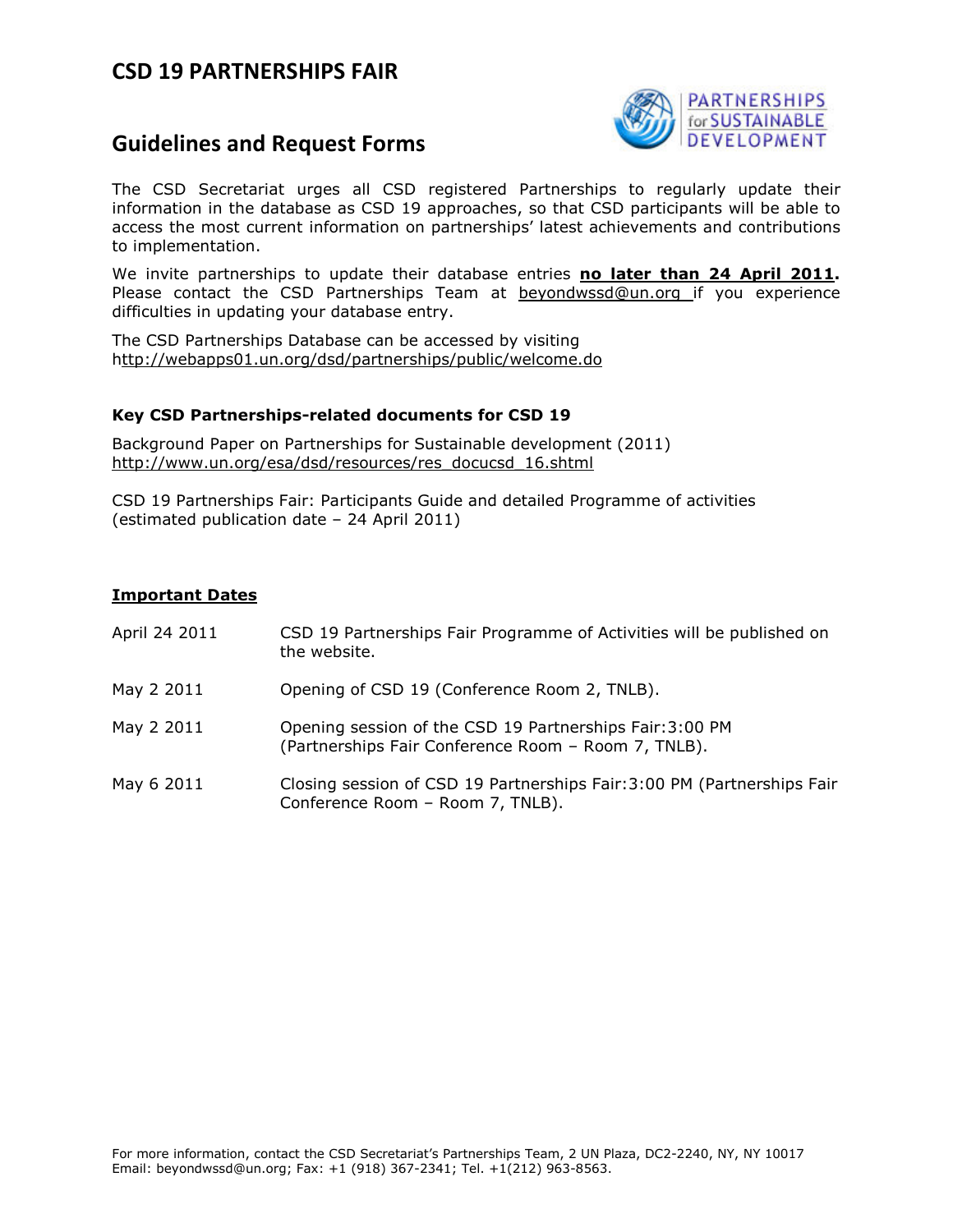**Guidelines and Request Forms** 



| <b>Partnership Fair Request Form for CSD 19</b>                                                                                    |                                                            |  |  |
|------------------------------------------------------------------------------------------------------------------------------------|------------------------------------------------------------|--|--|
| Name of Partnership                                                                                                                |                                                            |  |  |
|                                                                                                                                    |                                                            |  |  |
| Is this a CSD registered Partnership?                                                                                              |                                                            |  |  |
| Note: if it is a new partnership, please also submit a copy of the registration form.                                              |                                                            |  |  |
| Requesting organization:                                                                                                           |                                                            |  |  |
| <b>Contact Person:</b>                                                                                                             |                                                            |  |  |
| Address:                                                                                                                           |                                                            |  |  |
| City, State, Country                                                                                                               |                                                            |  |  |
| Tel: (+country & area code)                                                                                                        |                                                            |  |  |
| Fax: (+country & area code)                                                                                                        | <u> 1980 - Jan James James, politik fizikar (h. 1980).</u> |  |  |
| E-mail:                                                                                                                            |                                                            |  |  |
| Any costs related to this event will<br>be covered by:<br>(e.g. costs related to additional<br>equipment and information material) |                                                            |  |  |
| Signed by<br>(please print full name and title<br>below signature line)                                                            |                                                            |  |  |